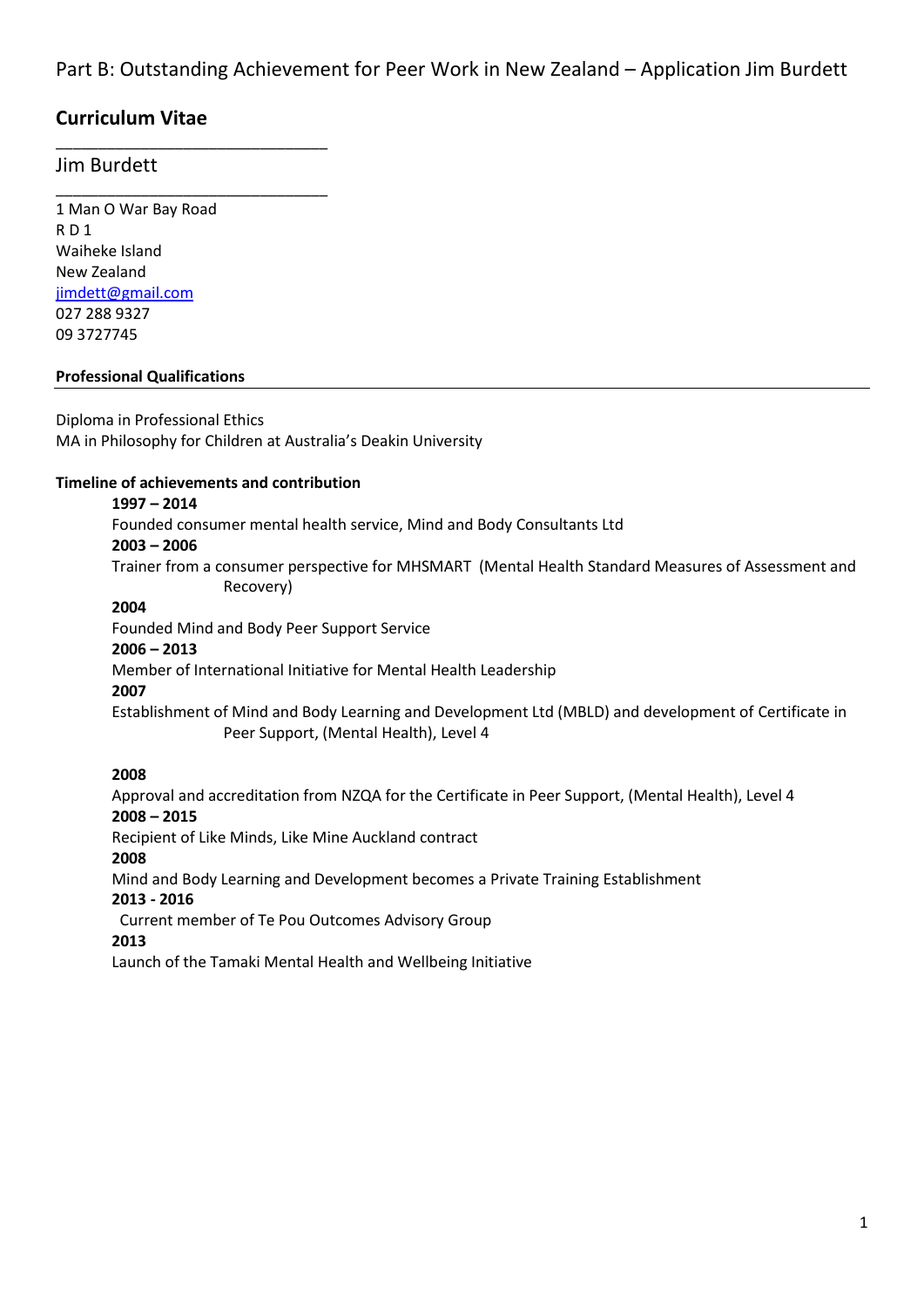**Referees Removed for privacy**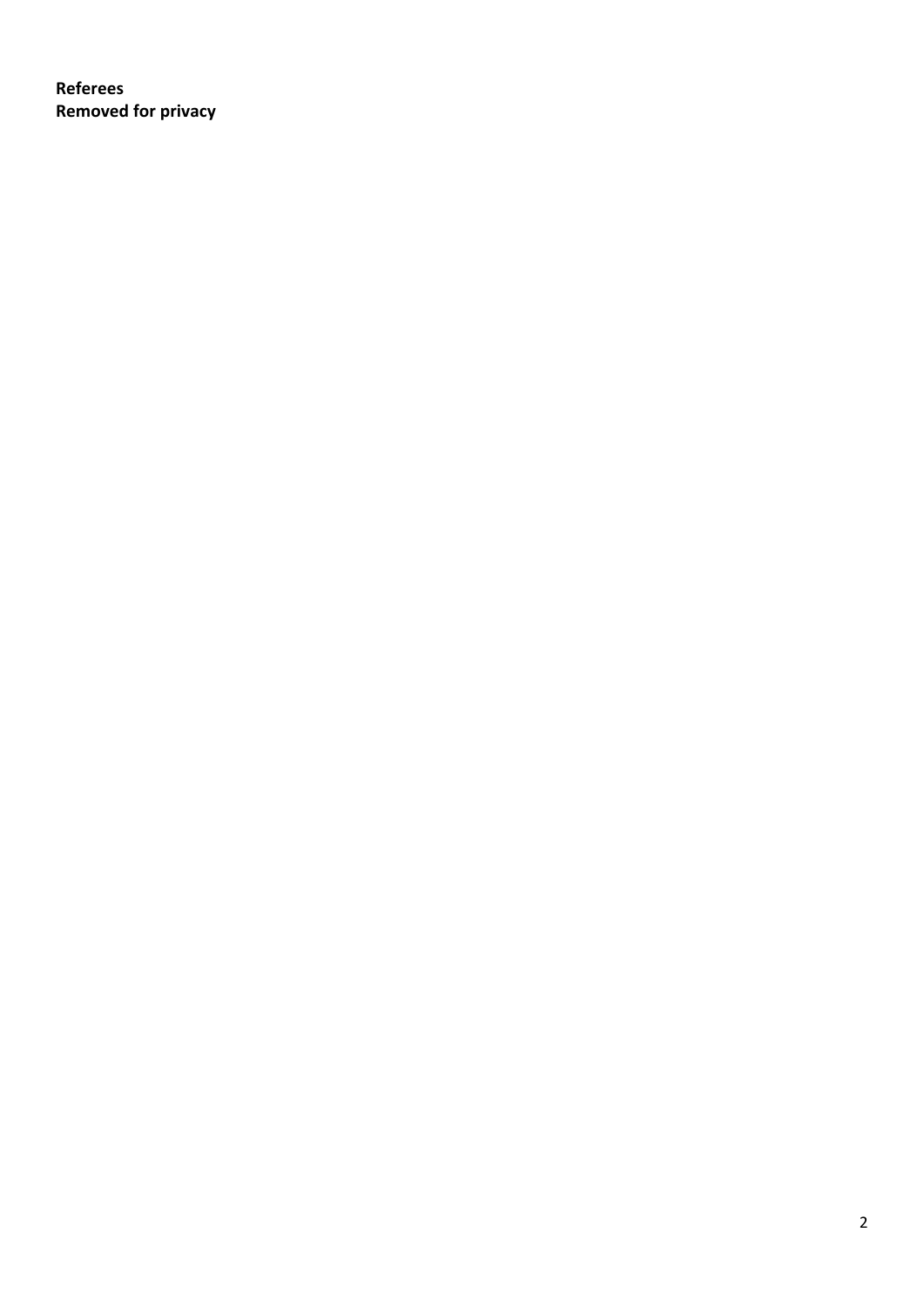## **Background**

The following is presented in the context of Jim's outstanding contribution and achievements over the period he has owned Mind and Body. The writer has therefore sort to provide evidence of the many initiatives and innovations that Jim has developed during this time and the contribution he made to improving outcomes for people with personal experience rather than focussing on a single achievement. Clarification around evidence of innovations is included in the footnotes.

## **Service Information**

### **Consumer Advisor Service 1997 - 2012**

The Consumer Advisor Service was established to lead and support the ADHB Mental Health Advisor Team in its role of promoting consumer focused mental health services in accordance with the ADHB Consumer Advisor contract.

The consumer advisors were involved at a strategic, planning and operational level and worked in an advisory capacity. They were involved in attending meetings at all levels of the organisations they serviced. The principal premise of the service was that consumers be central to all service delivery.

"The purpose of mental health services is to support people's capacity to enjoy the benefits of and fulfil the obligations that are central to the rights and responsibilities of citizenship. To achieve this, the central focus of mental health services must be to support users to regain or develop sufficient autonomy to live the life they choose; this is commonly called *recovery*." **Jim Burdett 1**

### (**Refer Appendix 1)**

**.** 

### **Mind and Body Peer Support Services 2004 - 2016**

Delivering mental health services since 1998, Mind and Body Consultants Ltd is one of the largest and longest running consumer-run organisations in New Zealand. With an annual operating budget of 1.5 million, it is managed and staffed by a team of people with personal experience of mental illness and includes three Peer Support Services covering:

- the Waitemata District Health Board (DHB) area, with 4 Full Time Equivalent (FTE) staff and currently servicing 64 clients/peers (adults)
- the Auckland DHB area, with 9FTE staff and currently servicing 163 peers (both adults and older adults)
- the Christchurch DHB area, with 3 FTE staff and currently servicing 42 peers (both adults and older adults)

The Peer Support Services (PSS) are available free of charge to all adult and older adult users of the Auckland DHB, and all adult users of Waitemata DHB and Christchurch DHB. It is funded and staffed by 16 full-time equivalent (FTE) peer support workers and two FTE Service Managers. Each PSW brings their

 $1$  Evidence of innovation can be found in Jim's tenacity in terms of setting up a service which, at this time, was the first of its type in New Zealand. Jim chose to set up his own organisation so that the service could be independent of the DHB. In his view, this created a service that would better meet the needs of the consumer. Initially, this workforce had been made up of voluntary staff members who worked for the DHB and were elected in a non-democratic process which saw many people who would have otherwise been excellent for the role fall through the gaps. He sort to professionalise a role that had previously been somewhat tokenistic, moving it from a voluntary role to a professional paid role that demanded competence. See also Appendix 1.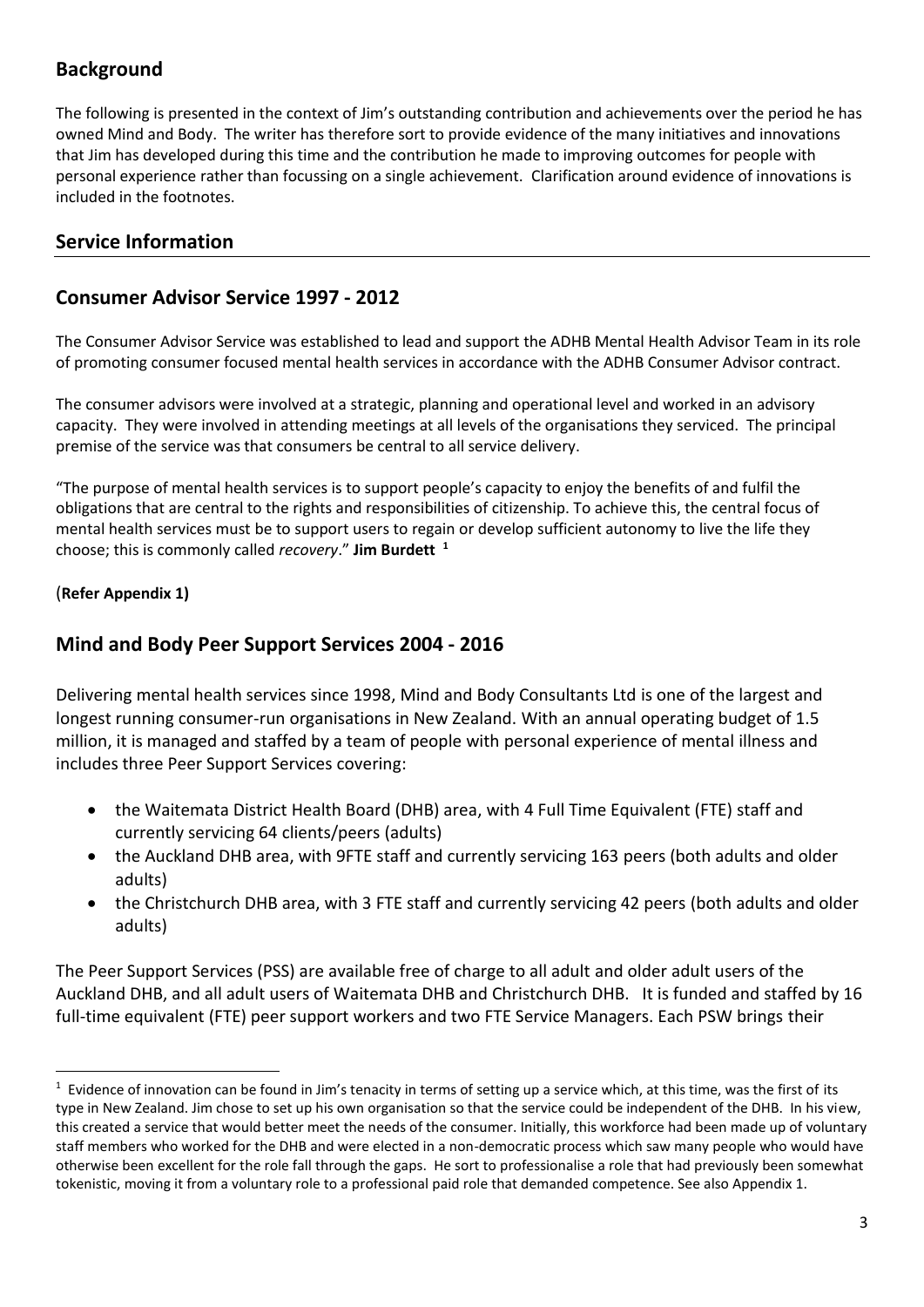personal qualifications and expertise to the Service and achieves the Certificate in Peer Support (Mental Health), (Level 4).

The guiding principle of all Mind and Body services is that each and every person is capable of living a flourishing life. One of our core values is the belief that everyone has the capacity to learn, grow and change.

The Peer Support Services (PSS) are grounded in the belief that people who have reflected critically on their own experience of mental illness are able to promote the recovery of their peers.

Peer Support Workers (PSWs) support people from a recovery perspective to live the life of their own choice by promoting their autonomy and self-determination. Peer Support Workers are trained to use a strengths based, recovery approach and encourage people to make their own decisions and set their own goals. The people using the service (peers) are encouraged to use the plethora of resources available to them in the community and not be bound by services specifically available for people with mental health and addiction issues.

### **(Refer Appendix 3)**

### **The Tamaki Mental Health and Wellbeing Initiative**

The Tāmaki Mental Health and Wellbeing initiative was launched in 2013 to help create a new experience of mental health and wellbeing support in Tāmaki.

This new support is being achieved through working together with the local community, social agencies and local providers. The focus of this approach has been to put the design of support in the hands of those that will use and provide it. Through this approach it is hoped that primary services will provide the best experience and outcomes possible for the people of Tāmaki.

Mind and Body is currently working with the 'Tamaki Project' team in a collaborative approach through:

- Being part of the strategic planning team,
- Contributing to initiatives and providing advice,
- Providing Peer Support within GP premises as a first point of contact, and

Having peer support workers attend a dedicated time slot in GP practices. During this time there is an open door policy for patients who want to meet with a peer support worker. **(Refer http://www.tamakiwellbeing.org.nz/)**

### **(Refer Appendix 9)**

### **Like Minds Like Mine 2008 - 2015**

Since 2008, Mind and Body has held an Auckland regional contract to deliver Like Minds, Like Mine - a nationwide programme that works to reduce the stigma and discrimination associated with mental unwellness.

The 1997 Mason report identified stigma, or shame about mental unwellness, as one of the biggest barriers to recovery and community acceptance.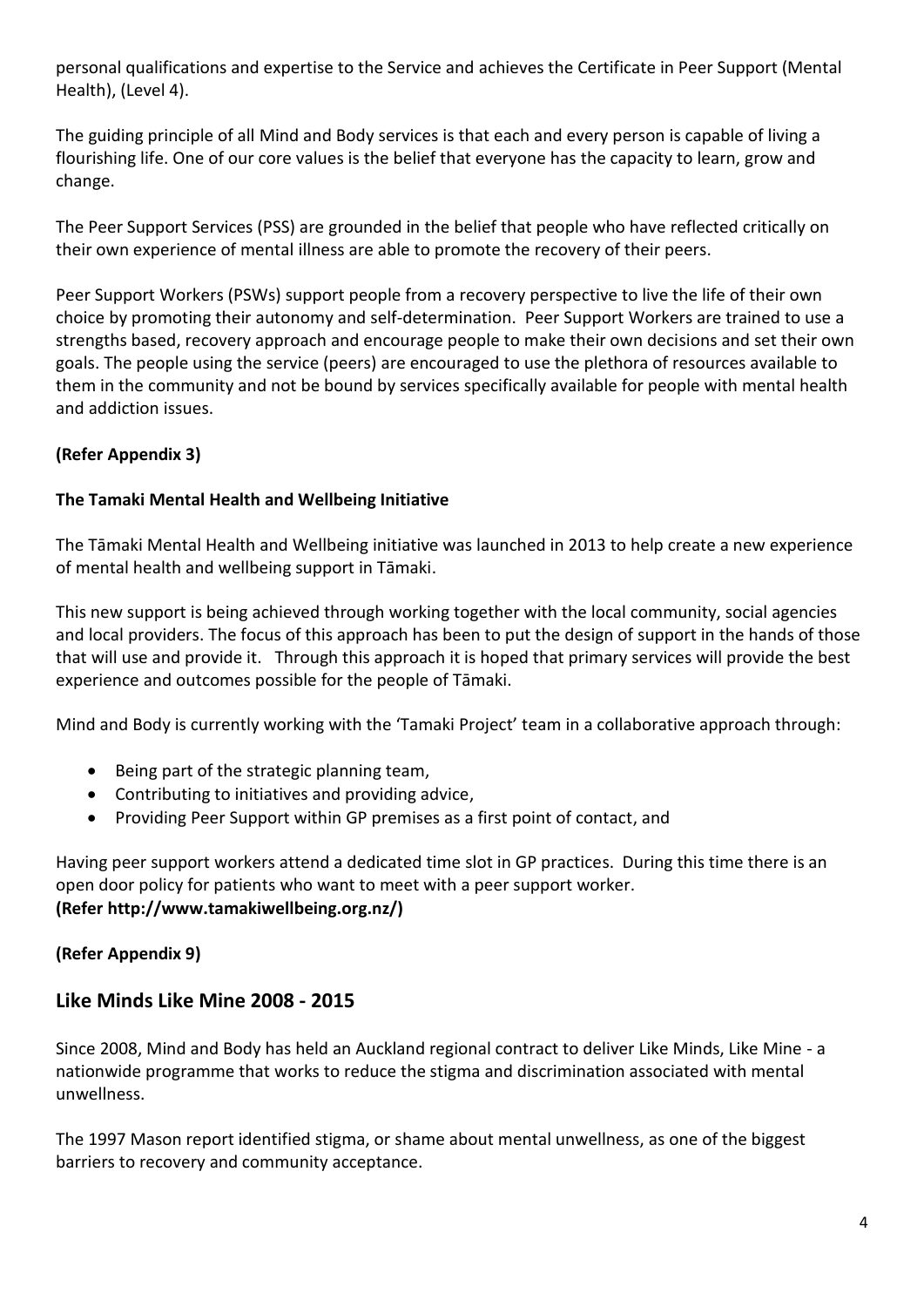We improve people's attitudes through innovative and creative events and projects, interactive workshops, education and training, networking and information sharing, organisational mentorship and support, research and development, marketing PR and media.

We support hope by promoting the perspective that all people have the capacity for change, growth and recovery and that there is value to be gained from an experience of mental illness.

We have our own, separate website dedicated to these innovative mental health promotion activities www.rethink.org.nzI 2 **(Refer Appendices 3 & 4)**

## **Mind and Body Learning and Development 2008 - 2016**

**Mind and Body Learning and Development Ltd** (MBLD) is the training and education arm of the Mind and Body group and delivers training to Peer Support Workers and people in the mental health and social services sectors. In both our service delivery and our training, we draw upon a significant body of experience to help get our country's mental-health and addiction services where they need to be. MBLD is registered by the New Zealand Qualifications Authority (NZQA) as a private training establishment under the provisions of the Education Act (1989) and its subsequent amendments.  $3$ 

MBLD is dedicated to improving the mental health sector's ability to more effectively meet the needs of people who use mental health and addiction services in New Zealand and beyond. It provides a range of training including:

- The Certificate in Peer Support (Mental Health), (Level 4)
- Workshops

**.** 

- o Amplifying Strengths
- o Peer Support in Practice
- o Motivation to Change
- $\circ$  Tailored workshops to meet organisational needs<sup>4</sup>

### **(Refer [www.minandbodylearning.ac.nz\)](http://www.minandbodylearning.ac.nz/) (Refer Appendix 5 & 6)**

<sup>&</sup>lt;sup>2</sup> Jim Supported projects such as The Big Rethink which brought together actors and people with experience of mental illness to promote an understanding of peoples experiences with a focus on de-stigmatisation. Supporting projects like the Big Rethink was evidence of his innovation in the field of mental health.

<sup>&</sup>lt;sup>3</sup> Evidence of innovation here is that this course was the first of it's kind in New Zealand. No other peer support courses have been accredited by NZQA and no other courses were anywhere near as robust in terms of their content and duration. Please also see Appendix 5 & 6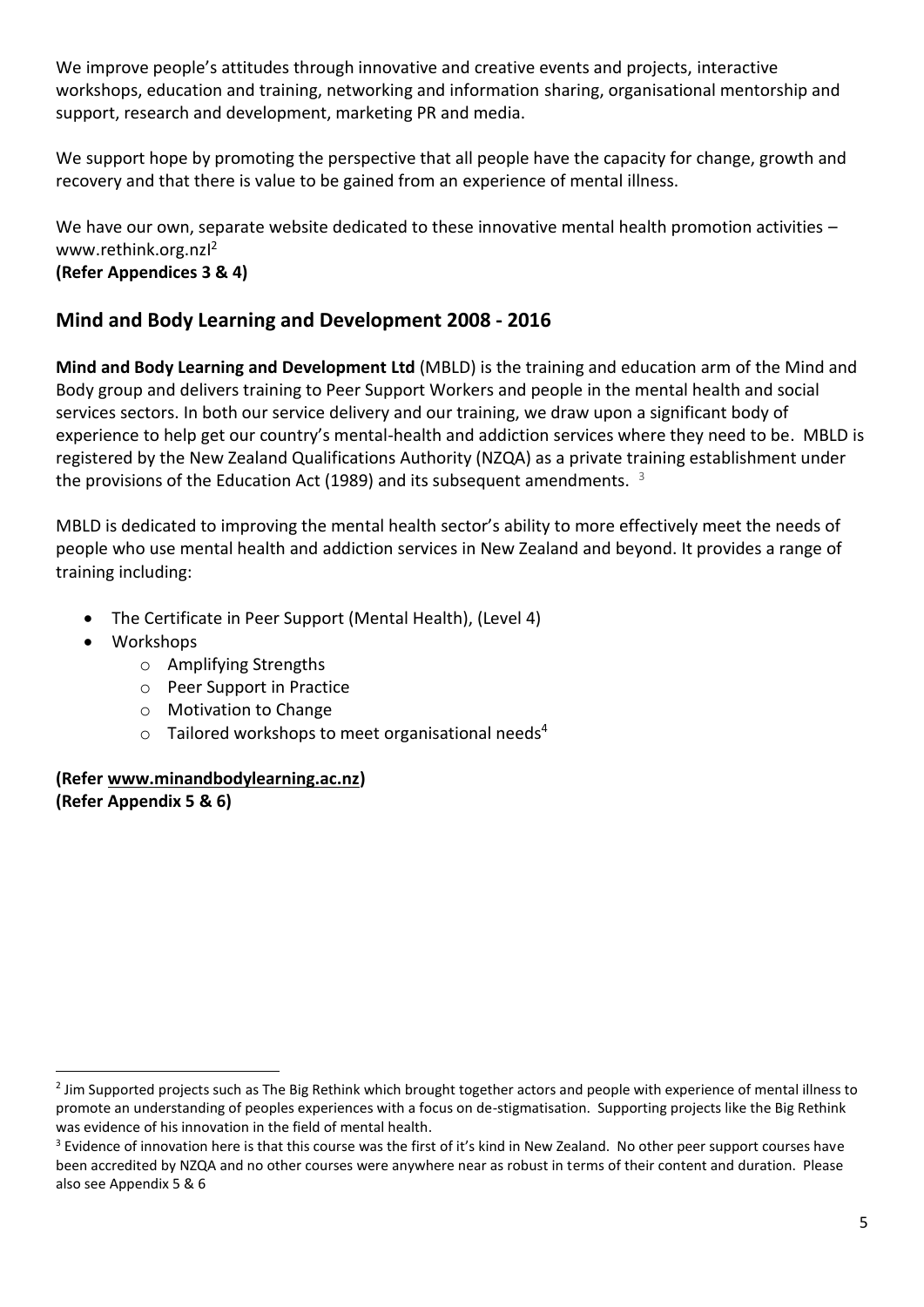## **Emerge Aotearoa 2015**

**.** 

Mind and Body is now owned by Emerge Aotearoa. Emerge Aotearoa is a national provider of mental health, disability and addiction services that operates in 17 DHB areas and employs 1000 people. They provide mana-enhancing services that promote health and wellbeing for individuals, family, whanau and communities. Emerge Aotearoa came into being on 1 July 2015 and comprises what was previously Richmond Services and Recovery Solutions, joined by Mind & Body as an independent service-user organisation.

### **Jim Burdett's contributions and achievements**

### **Mind and Body Consultants and Mind and Body Learning and Development**

In 1997 Jim Burdett founded the consumer mental health service, Mind and Body Consultants. He won a contract to deliver a Consumer Advisor Service: The mission of the Consumer Advisor Service was to utilise the examined experience of people who have used mental health services to participate in the policy, planning, provision and evaluation of services in an effort to ensure services respect and promote the autonomy of the people who use them. He employed 5 Consumer Advisors who advised to Mental Health Services in the ADHB area. Jim believed that advice given by Consumer Advisors must always be consistent with the goal of recovery.

With a Master degree in Philosophy, Jim set out on a path to better understand his experience of mental illness*; "*the collision of experience of mental illness and philosophical insight was the genesis of a new way of understanding the experience and how one might recover, to move forward to a life of one's own choosing, a life worth living. Experience and ideas coalesced to form a model of support for people with experience of mental illness by people with experience of mental illness – peer support.

The model was consciously grounded in a number of practical and ethical constructs. The practical, for example, was that "mental illness" was fundamentally a human experience rather than a pathological medical condition. Thus a person with ongoing experience of mental illness could begin the process of integrating that experience as a valued part of who one is, making meaning and freeing oneself to move forward.

The philosophical construct focused on the idea of having sufficient autonomy (freedom of will) to a) make reasonable choices – i.e. for good reasons – and b) the power to act on them. So the essence of the support model was to respect and promote autonomy.

This imperative is the ethical cornerstone of the model. It puts the client's potential to build a life worth living on their own terms. The imperative implicitly demands an interdependent relationship between supporter and the supported. It helps to avoid dependence and co-dependence, it insists that one cares about rather than cares for the client.<sup>5</sup>

<sup>&</sup>lt;sup>5</sup> Evidence of Jim's innovation here is that he sort to understand and make sense of the experience of Mental Illness through a completely different paradigm than had been done through the lens of the medical model. He published a paper in The International Journal of Leadership in Public Services Vol. 6, No. 4, 2010 called Autonomy: the foundation for social inclusion which gives more information about his philosophy. Rather than seeing consumers as helpless victim of their experiences and passive recipients of 'treatment' he believed it was possible to reflect on one's experience, make meaning from it and choose empowered actions as a result of this reflection. He believed that it was important that Peer Support Workers have a solid understanding of this concept in order to promote the autonomy of the people they worked with. It is the writer's belief that this is the key factor in the success of Mind and Body and the reason that the model stands the test of time. Please also see Appendix 11.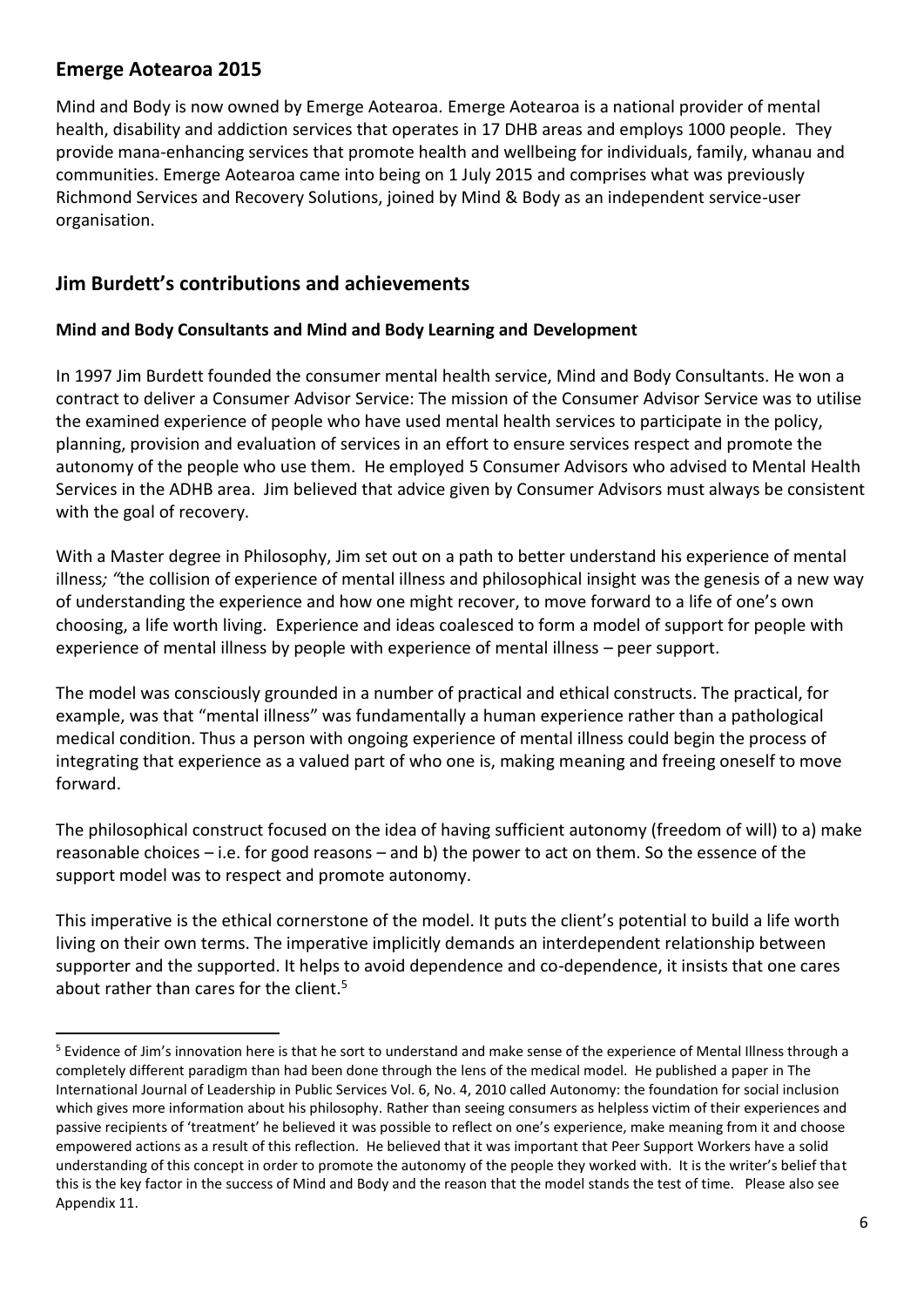In 2004 Mind and Body seized the opportunity to turn the theory into practice, winning a 3 FTE contract for peer support. Initial training was an intensive week – and proved insufficient. The next intake of trainees received three weeks training, better but still not covering all that it needed to cover. Each iteration of the training added a little more until it was a full six weeks.

Making the training a formal qualification was mooted in 2006. The result was the establishment of Mind and Body Learning and Development Ltd (MBLD) in 2007– New Zealand's first all-consumer New Zealand Qualifications Authority (NZQA) registered Private Training Establishment. MBLD delivered the first (and only) NZQA approved Certificate in Peer Support (Mental Health), a 840 hour course spread over at least six months." **Jim Burdett**

### **(Refer Appendices 5,6 & &)**

The evolution and refinement of the training was profoundly influenced by the collaboration between Mind and Body Consultants as a service provider and MBLD as the training provider with both being under the same management umbrella. This situation presented a unique opportunity for a continuous feedback loop with critical review of service provision suggesting improvements in the training programme and vice versa.

### **MH SMART (Mental Health Standard Measures of Assessment and Recovery)**

From 2003 – 2006 Jim took on a major training and promotion role for MHSMART . Along with a team of two others, and from a consumer perspective he presented information to all of the 21 DHB's about the impending implementation and use of the HoNOS outcome measures. In addition, the team presented to NGO's, Consumers and Family Groups.

### **IIMHL International Initiative for Mental Health Leadership**

From 2004 – 2013 Jim was an active member of the IIMHL, an international learning network sponsored by participating countries – Australia, Canada, Ireland, New Zealand, Sweden, England, Scotland and the United States. Jim has attended six IIMHL annual conferences.

IIMHL aims to:

- Provide a single international point of reference for key mental health leaders.
- Strengthen workforce development and mentoring of mental health leaders.
- Identify and disseminate best management and operational practices.
- Foster innovation and creativity.
- Expand the knowledge of: Promote international collaboration and research.
- Building community capacity.
- **•** Implementing best practices for consumer recovery.
- Expanding methodologies for integration with other health and social systems.
- Provide assistance to international organizations and sponsoring countries to assist low and middle income countries to increase their ability to operate community based recovery systems. 6

### **Like Minds, Like Mine**

 $\overline{a}$ 

Jim has been involved in the Like Minds, Like Mine project since 2008 when Mind and Body won the first of its Like Minds Contracts. Mind and Body continues to hold Like Minds contracts now. Under Jim's leadership, strategic planning and administration, Mind and Body have been innovators in New Zealand's national mental health promotion campaign. Under his mentorship Mind and Body's Like Minds team has

<sup>&</sup>lt;sup>6</sup> Being part of an international Mental Health Leadership group provides innovation in and of itself. Jim also presented at IIMHL conferences. Discussing the Mind and Body Peer Support Model.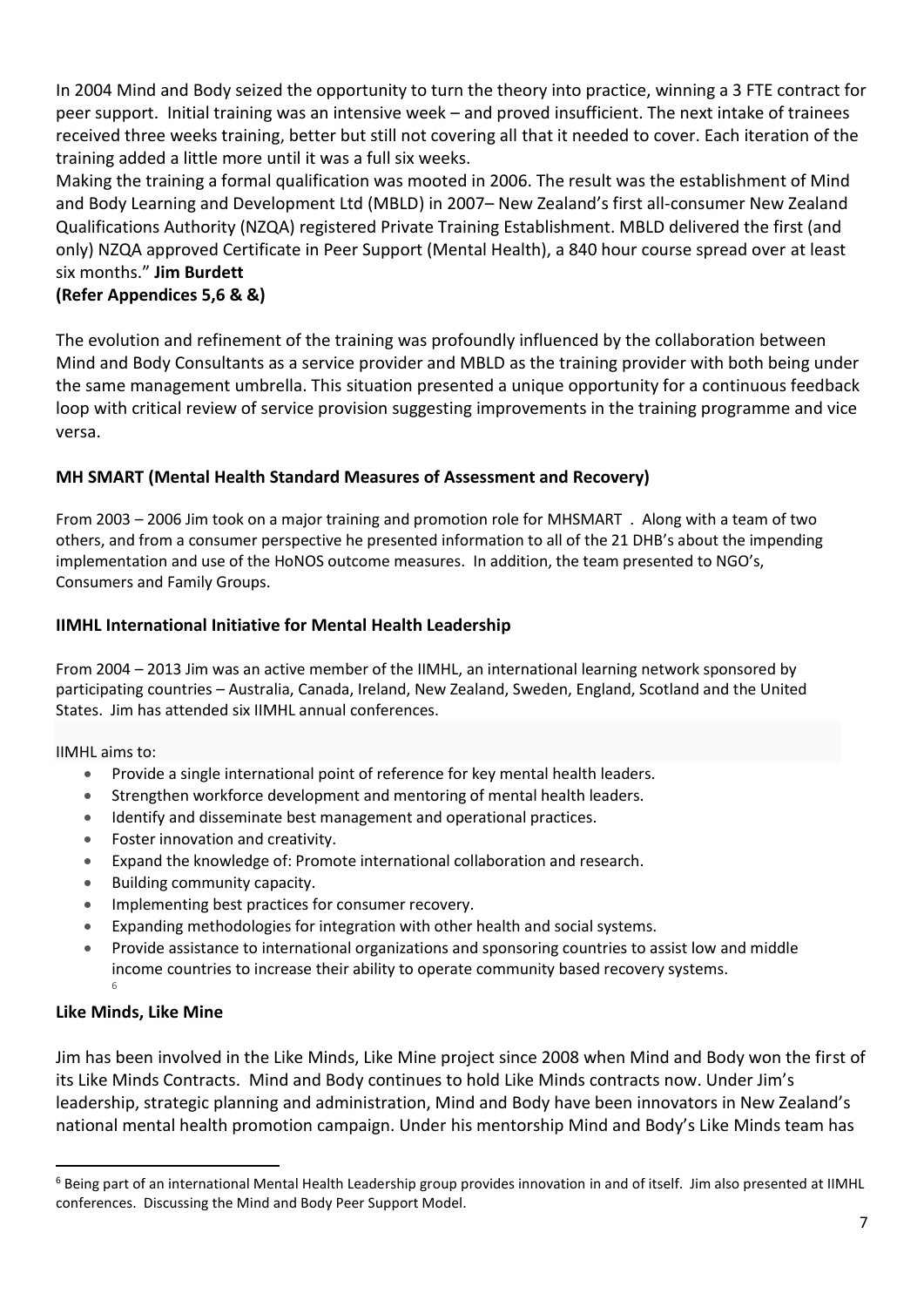undertaken successful and critically acclaimed projects such as the "Out of their Minds" website, "The Big reTHiNK" International Mental Health Arts Festival and the reTHiNK creative grants. Through Jim's vision, encouragement and flexibility to try new ideas Mind and Body continues to be seen locally, nationally and internationally as leaders in memorable mental health promotion work. **(Refer Appendices 4 & 5)**



## **EEO (Equal Employment Opportunities) Walk the Talk Award**

### **Jim receiving the EEO Walk the Talk award in 2010 with Taimi Allan and Tariana Turia**

In 2009, Jim won the EEO Walk the Talk Award acknowledging his contribution to the consumer workforce and providing a safe, flexible and nurturing environment where all staff feel supported, respected and autonomous.

"Given the sometimes stressful, and often unpredictable nature of our work, Mind and Body's Work life balance measures are integral to our operation and philosophy. Indeed, we firmly believe that without such extreme flexibility it would be impossible for us to exist.

Mind and Body is committed to providing the flexibility and support needed for each individual employee to work to the best of his or her ability, and understands that by doing this we not only have a more satisfied workforce, but a more productive one." Jim Burdett

Whilst policies such as working from home, additional sick leave, part time hours and flexible working hours may be no more detailed than any other progressive workplace, unlike other workplaces, our structure of support and flexibility is *individually tailored* to suit each employee.<sup>7</sup>

### **(Refer Appendix 9)**

 $\overline{a}$ 

 $^7$  Jims support for his employees provides further evidence of innovation in that he provided the type of flexibility that created a rich and nurturing workplace where people mattered and the experience of Mental Illness was seen as an asset not a liability.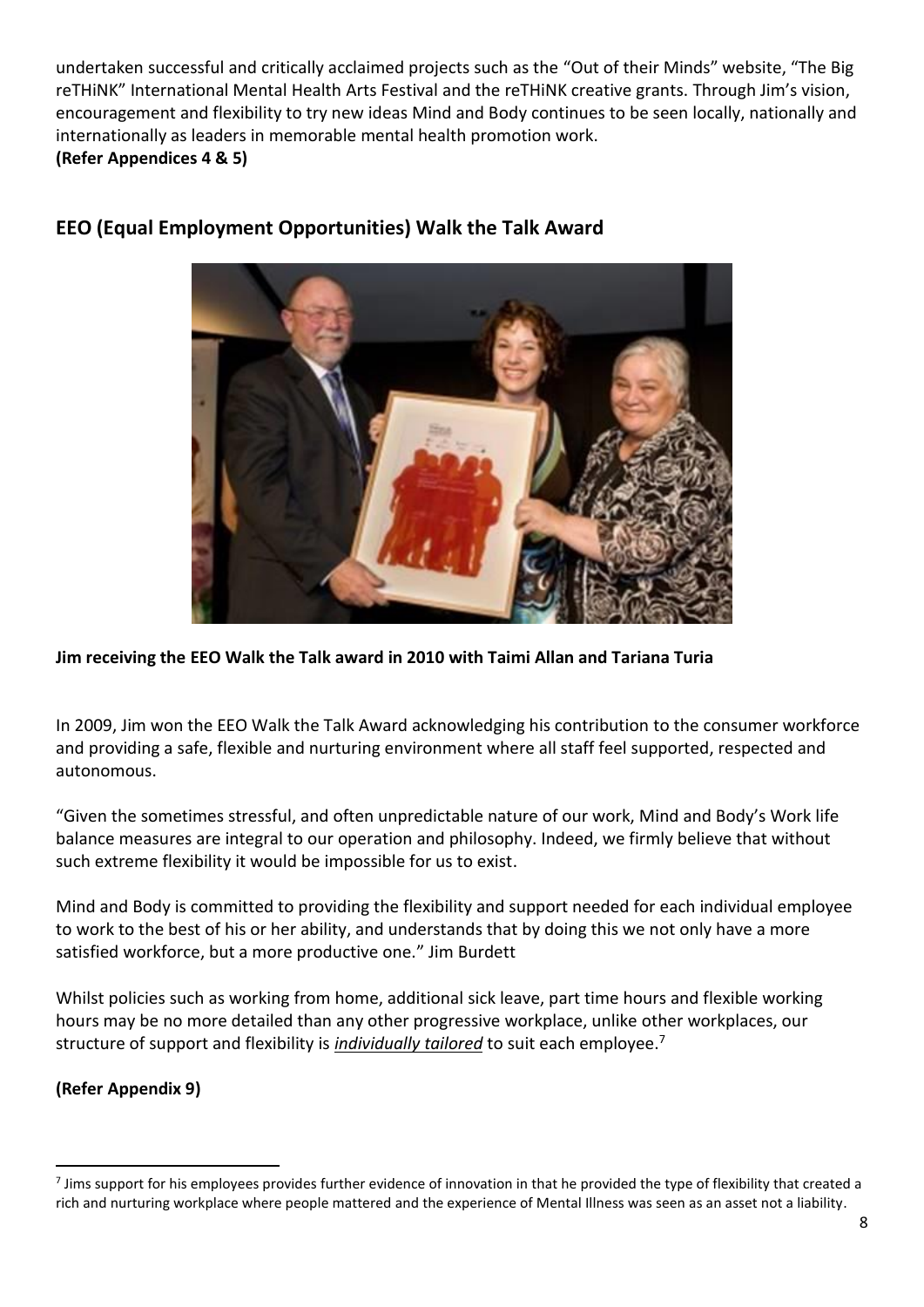### **Conclusion**

**.** 

Everyone currently working for Mind and Body is here because one man through his undying passion, seized an opportunity, developed a vision, committed his personal resources, invited like-minded people to join him, and dedicated himself to actions that assist in creating a world in which people can live flourishing lives.

Over the last 18 years, Jim Burdett has worked as a tireless advocate for the rights of people with personal experience of mental distress. He has contributed, not only his own income but his heart and soul into what he saw as the right thing to do. He saw how the experience of coming up against a sometimes life threatening illness and developing learning and insight from that experience could be validated by sharing this experience with others and making a difference for others experiencing challenges. Jim saw how this work not only contributed to improvement of systems but also to his own and others' mental health and wellbeing.

With a Master degree in Philosophy, he thought deeply about his experience and society's response to what he termed "madness". He saw the injustices and inherent discrimination that drove mental health systems and fought hard to counter this with his undying belief that mental distress was a human condition and part of the human experience.

This belief helped him to develop ideas around a peer support service. Not to be deterred by a system that held peer support to be questionable and risky, Jim set out to provide a robust and rigorous service grounded in an unshakeable philosophy. Indeed, he achieved this. He tackled the daunting bureaucracy that is associated with setting up a Private Training Establishment with NZQA and having a course approved and accredited, to validate the special position of Peer Support Work in New Zealand. Alongside these ventures he contributed internationally to IIMHL and nationally to MH-SMART.

Whilst Jim was a visionary he also had a talent for employing the right staff to get the job done and this has been a huge factor in the success of Mind and Body.<sup>8</sup>

With openness and compassion Jim always had time to listen and give guidance to staff and he openly showed he cared about them. Along with his numerous innovations and achievements he made Mind and Body a supportive and nurturing place to work within which they could flourish.

<sup>&</sup>lt;sup>8</sup> Laura Ashton has worked for Mind and Body for the past 11 years and developed The Service Provision Framework alongside Jim. She continues to work as Business Services Manager.

Nicky Grant has worked for Mind and Body for the past 10 years and supported the development and currently facilitates the training. She continues to work as Training Manager.

Gordon Attwood has worked for Mind and Body for the past 6 years and has lead the company and continues to do so since Jim's retirement at the end of 2015.

Hayley Sher & Carla Manson are Service Managers for the Peer Support services. Hayley has been there 10 years and Carla 5 years.

Taimi Allan has been at Mind and Body for 8 years and heads the Like Minds Projects

The length of time staff stay at Mind and Body and the calibre and capability of staff are further evidence of Jims innovation contribution and achievement.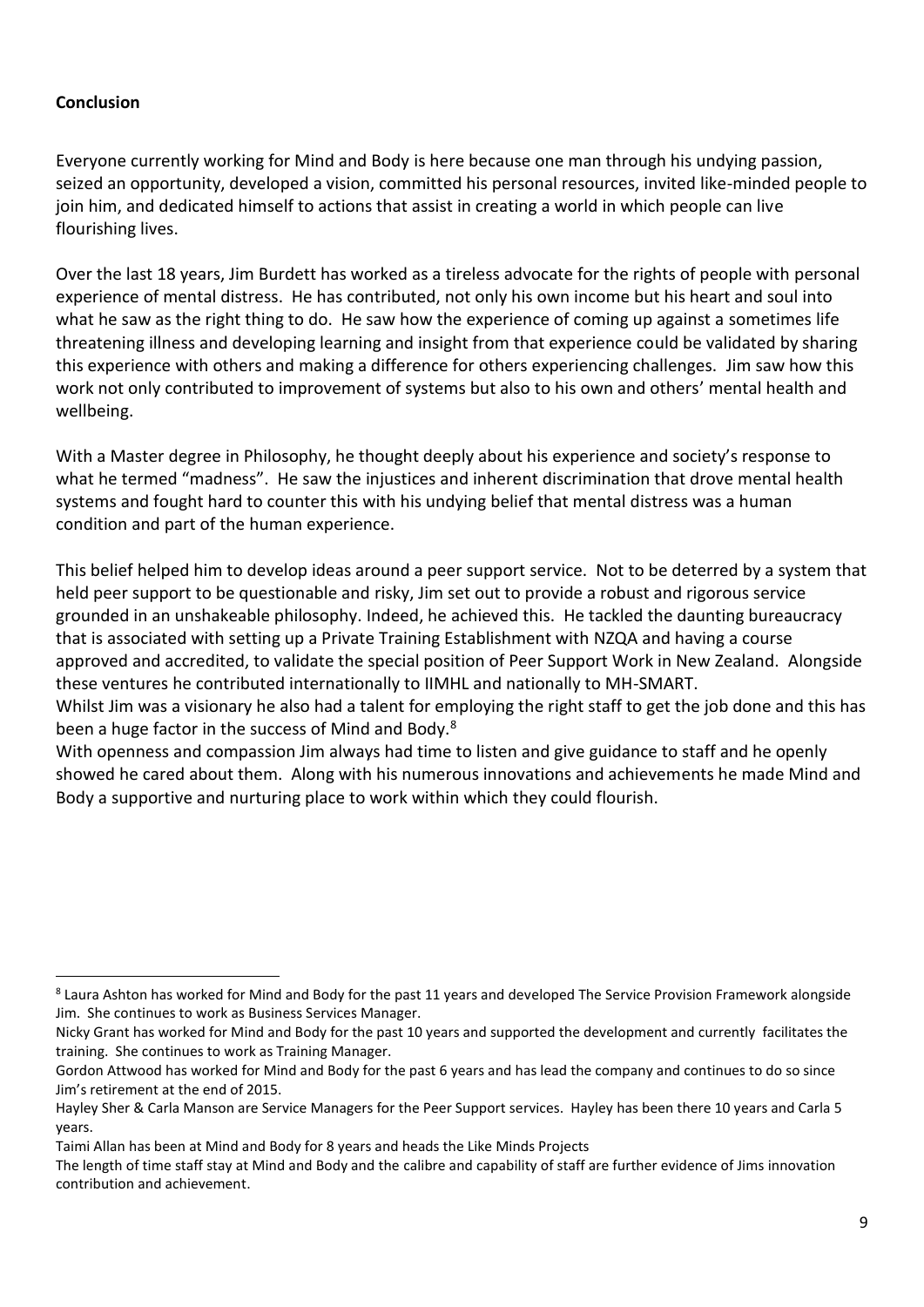

**Jim with staff from Mind and Body at a dress up party in 2014 where he came as Ernest Hemingway. The theme was the "A Blast from the past"**



**Jim and his partner, Jane Briscoe, at his farewell in September 2015**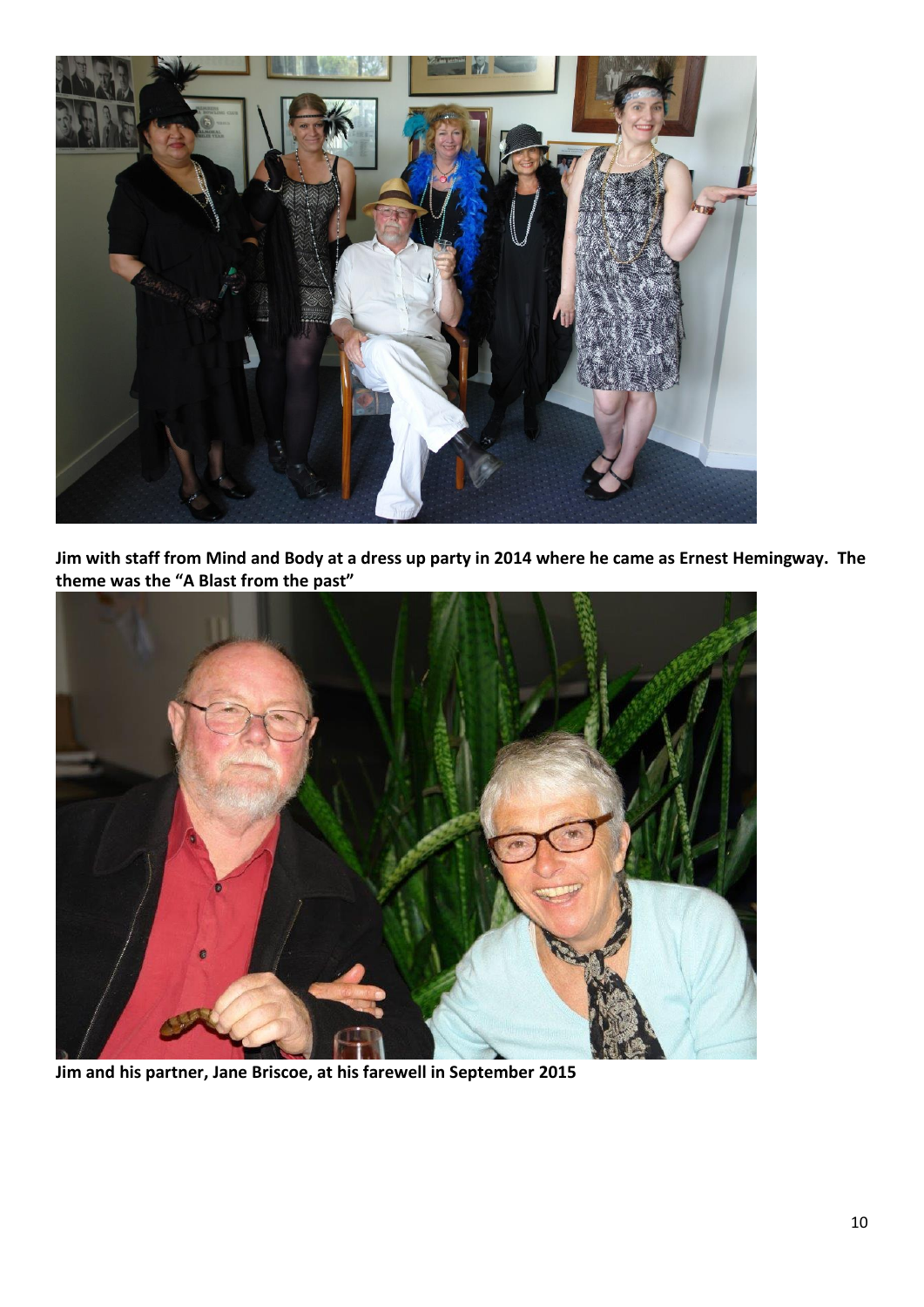# **Table of Appendices**

| <b>Appendix</b><br>No: | <b>Pages</b> | <b>Title</b>                                                                                                                                                                                                                                    |  |  |
|------------------------|--------------|-------------------------------------------------------------------------------------------------------------------------------------------------------------------------------------------------------------------------------------------------|--|--|
| $\mathbf{1}$           | 12           | <b>Excerpt from draft Audit Report, Mind and Body Consumer</b><br><b>Advisor Service</b><br><b>Health and Disability Auditing New Zealand Limited</b><br>13 <sup>th</sup> March 2010                                                            |  |  |
| $\overline{2}$         | 12           | <b>Excerpts from Thematic Review of the Peer Support Service</b><br>Report: My Life, My Journey by Jan Bierman<br>Prepared for, Linzi Jones, Funding and Planning Manager:<br>Mental Health Auckland District Health Board, 28 February<br>2007 |  |  |
| 3                      | 13           | <b>Excerpts from feedback on the 2010 Rethink Challenge</b>                                                                                                                                                                                     |  |  |
| $\overline{4}$         | 13           | <b>Feedback from workshops</b><br><b>Photos from "Cacophony of Creativity"</b>                                                                                                                                                                  |  |  |
| 5                      | 14           | Certificate in Peer Support (Mental Health) (Level 4)<br>overview                                                                                                                                                                               |  |  |
| 6                      | 15           | Excerpt from External Evaluation Review 2014, pages 11 &<br>12.                                                                                                                                                                                 |  |  |
| 7                      | 15           | <b>Excerpt from Report on Students 2015 - MBLD</b>                                                                                                                                                                                              |  |  |
| 8                      | 15           | Feedback from Students - Excerpt from report April 2015                                                                                                                                                                                         |  |  |
| 9                      | 16           | Excerpt from Walk the Talk award application 2009                                                                                                                                                                                               |  |  |
| 10                     | 16           | Email from Sue Copas regarding feedback from peers as part<br>of the Tamaki Project from Sue Copas                                                                                                                                              |  |  |
| 11                     | 17           | Abstract from Autonomy: The foundation for social inclusion<br><b>By Jim Burdett</b>                                                                                                                                                            |  |  |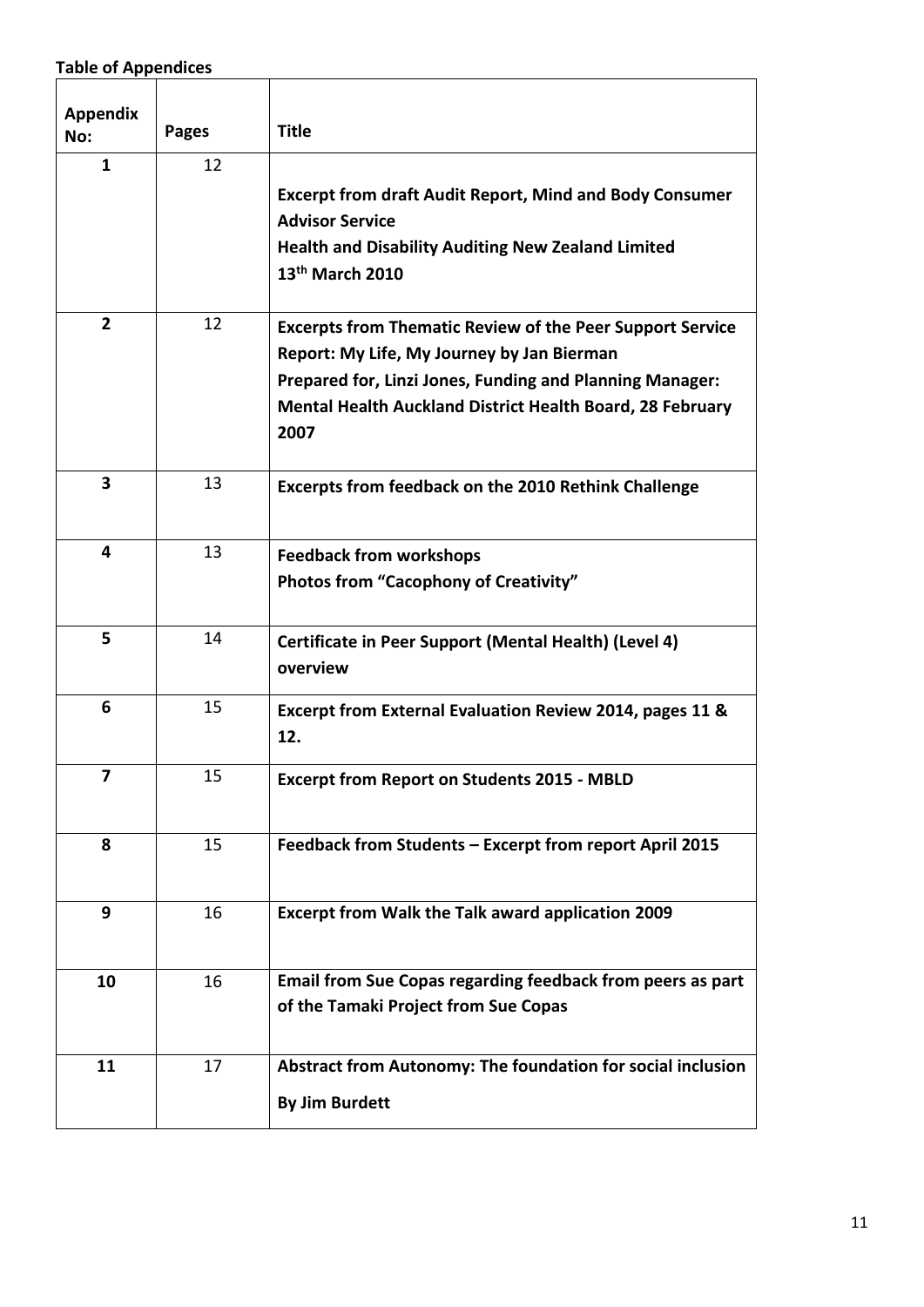## **Appendix 1**

# Excerpt from draft Audit Report Mind and Body Consumer Advisor Service Health and Disability Auditing New Zealand Limited 13<sup>th</sup> March 2010

Consumer advisors work primarily with the managers at ADHB and therefore input is provided at a senior level. Five staff from all levels in the ADHB were interviewed and confirmed that in their opinion, the role of the consumer advisors is valued and extremely important. They confirmed that the consumer advisors are involved at a strategic, planning and operational level (in a planning and advisory role) and their comments included the following: provide good advice, available to attend meetings at all levels of the organisation, reliable, contribute in a worthwhile and balanced way, led well, positive and constructive, able to offer innovative ways of supporting clients, able to give expert opinions, strong value base, have consumers central to all service delivery, transparent etc.

The service should be commended for the consistency, quality improvement focus and general excellence in results gained.

## **Appendix 2**

**Excerpts from Thematic Review of the Peer Support Service Report: My Life, My Journey by Jan Bierman Prepared for, Linzi Jones, Funding and Planning Manager: Mental Health Auckland District Health Board, 28 February 2007**

### **Feedback from Service Users**

"(Peer Support Worker) saved my life, with mentoring, empathy and subtle coaching." Service User "I never thought I would work again, it has only been through (Peer Support Worker's) intervention, support and encouragement, a small goal moving onto larger ones that I have been able to work again". Service User "I am in my own home, with my own things around me, with my own goals". Service User "Of my times in mental health this is the closest I have got to actual recovery. In a service not there just to hold your hand, but to lead you to recovery."

## **SUMMARY AND CONCLUSION** *(from report)*

A recovery approach in service delivery, and the empowerment of consumers has been at the forefront of strategic mental health policy over the last decade. Consumers have identified peer support, as part of the service continuum, and this has provided the opportunity for consumer-led organisations to develop peer support services. Mind and Body Consultants Ltd have taken up this challenge.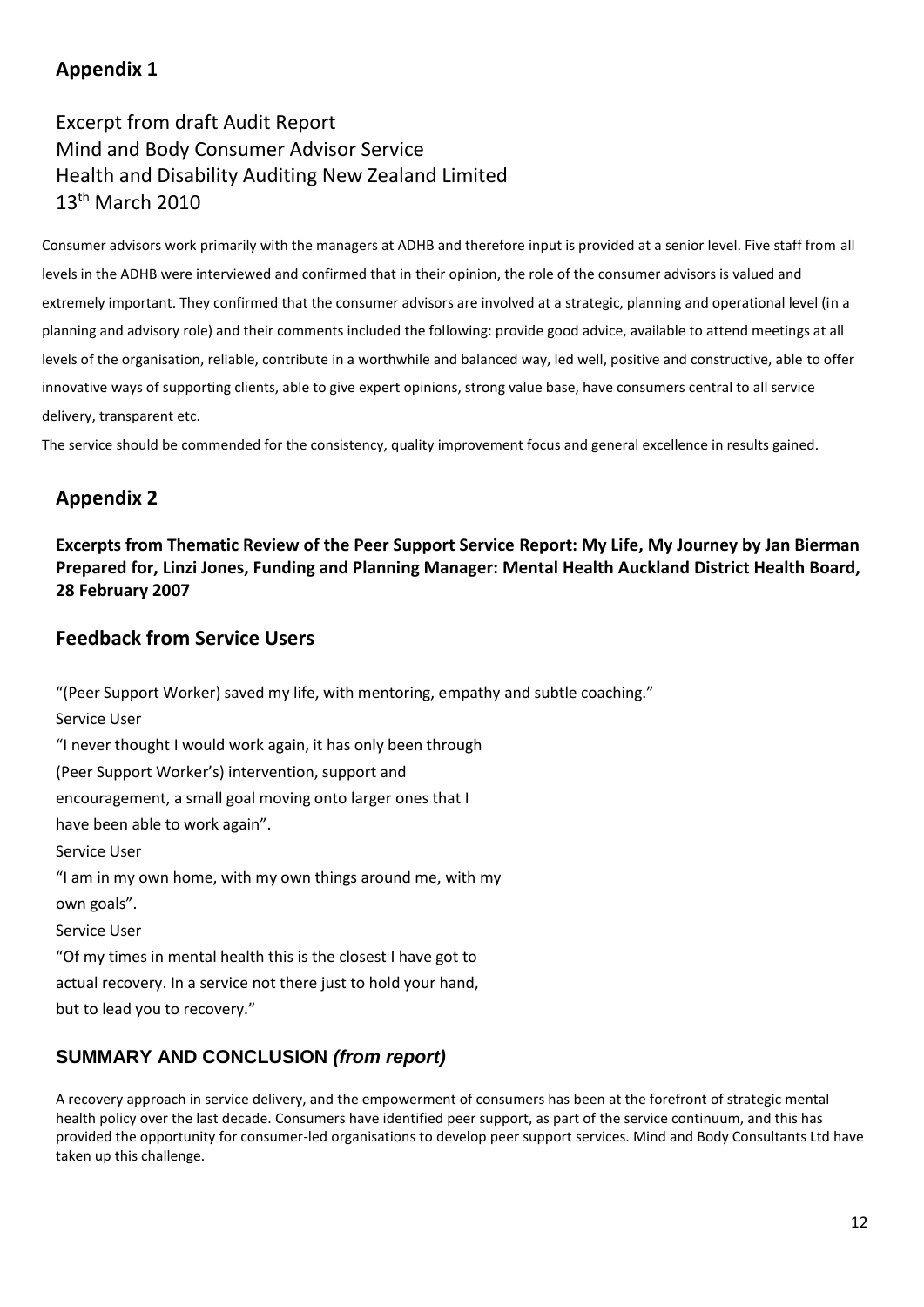Since 2004, when Mind and Body won a contract to provide peer support services for adult users of ADHB mental health services, the service has grown exponentially, with a reputation as a service of integrity and quality.

The philosophical foundation for the Mind and Body Peer Support Service (PSS) is based on the recovery paradigm. Within this paradigm recovery is viewed as a life worth living (on one's own terms, and in locations of choice), achieved through the development of sufficient autonomy to make reasonable choices and act upon them, underpinning this is a fundamental belief that a person can only recover from mental illness by taking responsibility for his or her own life, and this can happen outside of formal clinical boundaries.

The Service operates within a structured framework, which ensures ongoing evaluation and accountabilities, and support of its peer support workers. Current service users were high in their praise for the Service in motivating and encouraging achievement of goals, leading to positive personal outcomes.

## **Appendix 3**

### Excerpts from feedback and summary on the 2010 Rethink Theatre Challenge **Feedback:**

*The plays were a wake up call in terms of being aware of how NOT to treat those who suffer from mental illness and also gave valuable insight into how society wrongly reacts so often. Yes, definitely there were things we learnt from these short plays. I think the message gets through very powerfully in this dramatic form.*

*Having been away from Mental Health work for a few months, I felt overwhelmed by the feelings that came up for me - remembering what visits to WINZ are like, the looks from members of the public, the lack of hope that anything might change for many people I supported in my 2 years with Mind and Body. Also incredible excitement that change is happening, that we can laugh at our shared experiences, that it is not something to be ashamed of or to hide away, rather something to be embraced and shared with others as a part of being who we are*

*I have been on psychiatric medication since I was 21 -- I am now 48 and it was truly heartening to see how open and upbeat and positive the whole event turned out to be and how accepting and appreciative the audience was - - really a special event and a totally worthwhile and important project for both Like Minds, Like Mine and the Titirangi Theatre.*

## **Appendix 4**

### **We have facilitated over 500 of these workshops/lectures since 2009. What participants are saying about this workshop:**

*"An eye-opening and effective workshop which is appropriate, if not crucial for any member of society. This opens further, anyone on a path to knowing themselves." (Actor)*

*"Well presented facts, details, gems of important data. Mental illness well explained, helped set aside many points of rubbish we all have to deal with each day." (Builder)*

*"Want to find out more about authenticity when portraying mental health in your scripts or performances? This is a deal changer." (Film Maker/ Script Writer)*

*"A group of us, from Hubbard Foods Wellness Group, attended the ReThink Madness workshop and came away positively buzzing. The workshop gave us excellent insights into how 'Madness' is viewed in the society, the myths that are commonplace*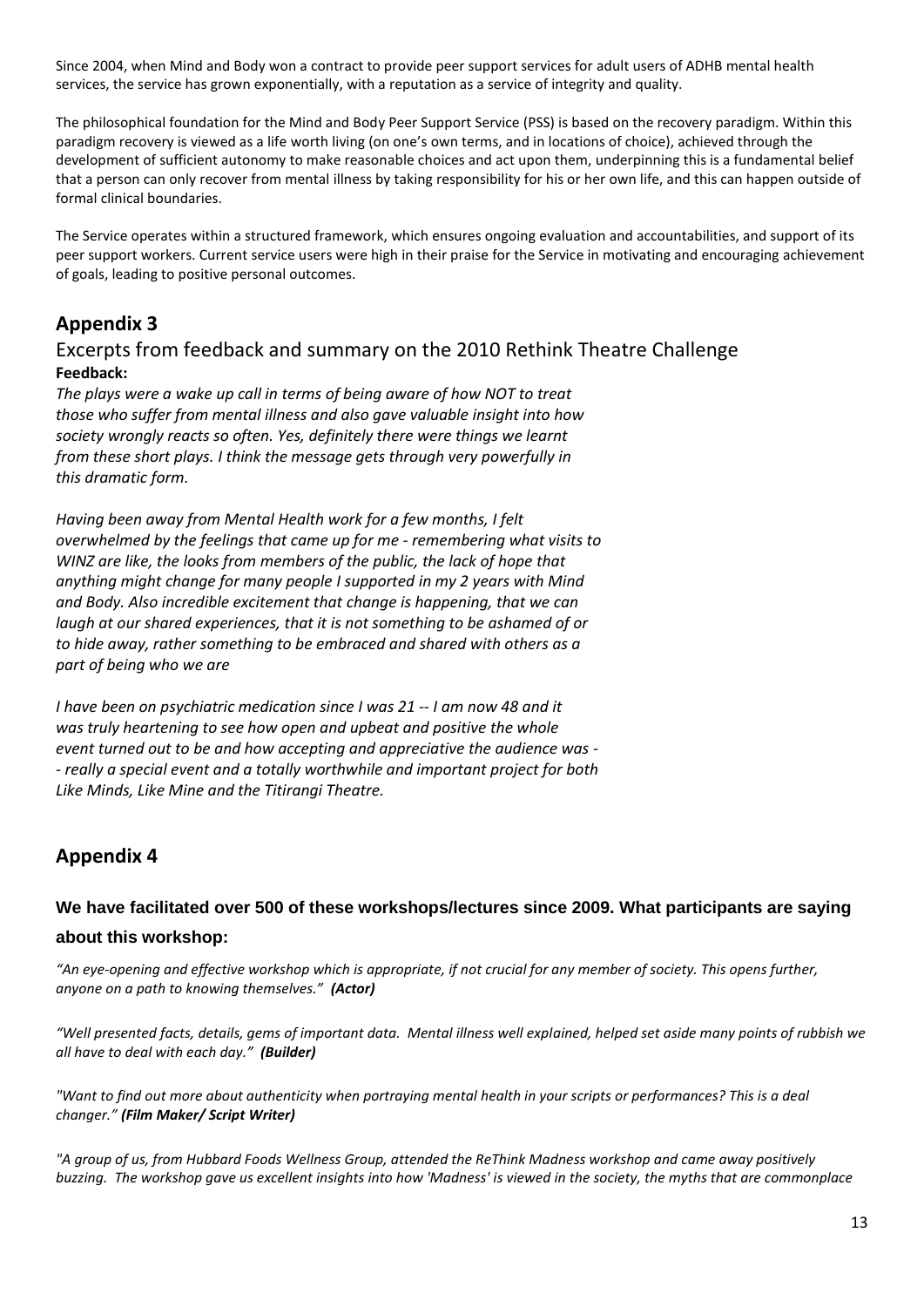*and how to bust them and, probably most poignantly, the best ways to respond to people who have some level of mental illness. A few personal insights taken away too, I might add!*

*We all agreed that our level of consciousness was raised and it will now be another tool to add to our Wellness Initiatives at Hubbards. Thank you Mind and Body. A great workshop overall, thoroughly recommend it to others." (HR Manager)*

*"Excellent environment. Very good resources available." (Police)*

*"This was a great workshop. The facilitator created a safe learning environment for people to discuss their thoughts and ask questions. It was very interactive and some students claimed that it was the best workshop that they had ever attended." (Lecturer, University of Auckland)* 



**Photo from Cacophony of Sound exhibition:** *The head phones each hold a recorded narrative of a person's experience of hearing voices for people attending the exhibition to listen to. Artists painted pictures that reflected the narrative from one of the person's stories and a quote from each of the stories was included with each of the art works. More information available on the rethink website.*

## **Appendix 5**

## Certificate in Peer Support (Mental Health) (Level 4)

The Certificate in Peer Support (Mental Health) Level 4 is an NZQA approved course developed specifically for Peer Support Workers to meet the needs of their role. It is an 84 credit course of 840 hours duration, broken down into 100 classroom hours, 220 independent learning hours, and 520 hours of on-the-job assessment or practicum.

### Course Modules

| <b>Modules</b>           | Total        | Level | Credits                  |
|--------------------------|--------------|-------|--------------------------|
|                          | <b>Hours</b> |       |                          |
| 1 Philosophy and Ethics  | 80           | 4     | 8                        |
| 2 Cultural Context       | 30           | 4     | 3                        |
| 3 Legislative Context    | 60           | 4     | 7                        |
| 4 Communication          | 60           | 4     | 3                        |
| 5 The Peer Support Tools | 50           | 4     | 5                        |
| 6 Safety and Supervision | 20           | 4     | $\overline{\phantom{a}}$ |
| Practicum                | 560          | 4     | 56                       |
|                          |              |       |                          |
| Total                    | 840          |       | 84                       |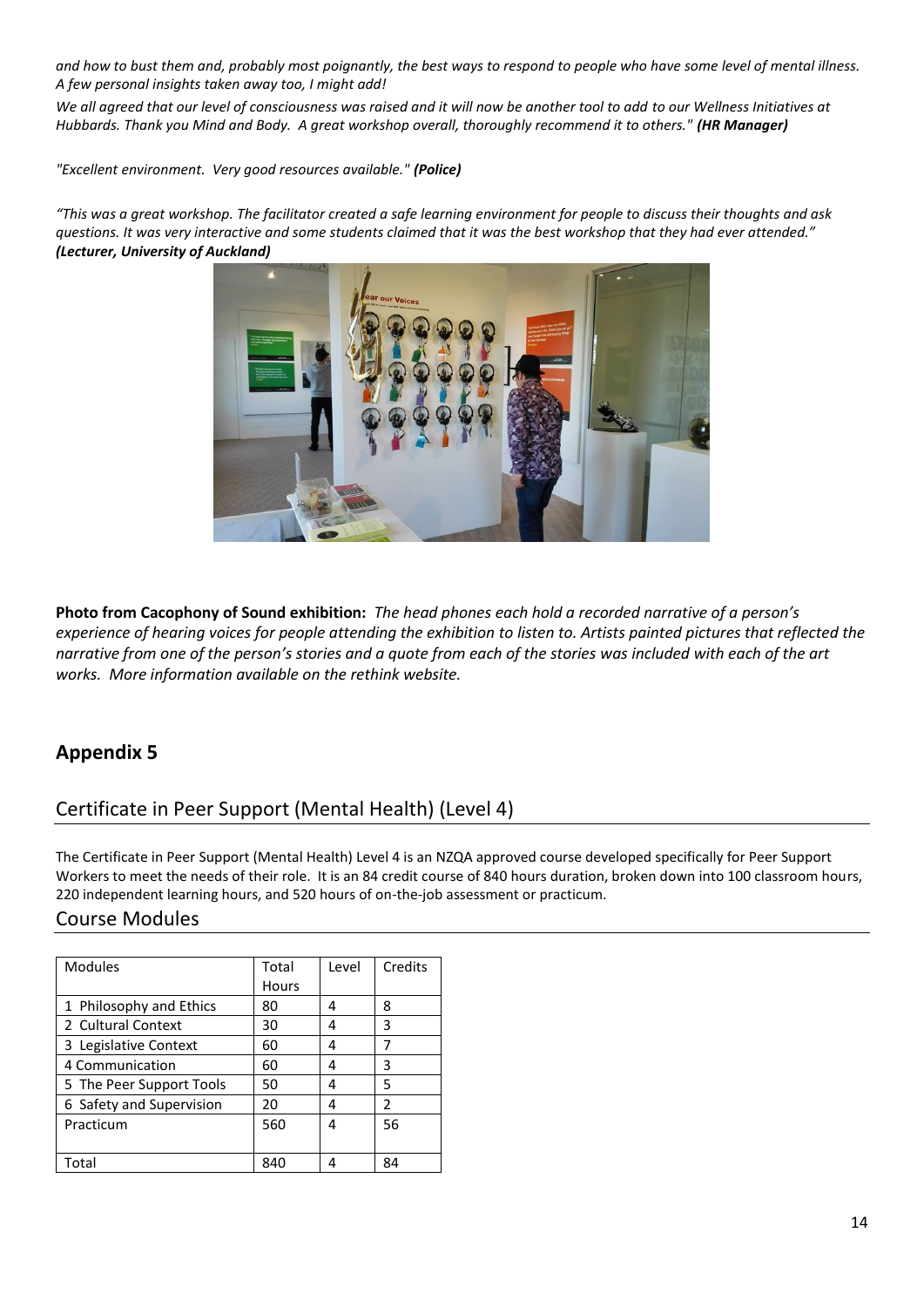## **Appendix 6** Excerpts from External Evaluation Review 2014

#### *<http://www.nzqa.govt.nz/providers/details.do?providerId=787939001&site=1>*

#### **In 2014 Mind and Body Learning and Development (MBLD) underwent an External Evaluation Review conducted by NZQA. The review sort information from a variety of sources:**

The EER report stated that Mind and Body shows that it has a high standard of learner achievement by:

- Maintaining an effective completion rate in spite of the difficulties experienced by its student population
- Increasing and enhancing peer support workers' skills in the field of mental health and alcohol and other drugs support in New Zealand
- Contributing to the recognition of peer support workers as a distinct professional group through the provision of quality graduates in a nonregulated and recently recognised workforce
- Seeing a measure of success for all students who attend, whether they complete the qualification or not
- Developing the students' confidence and self-assurance as individuals as a result of attending the programme
- Allowing graduates to gain an important qualification at level 4 which prepares them to work in the field of mental health and addictions
- Directly assisting in the professionalization of the mental health and addictions support sector and raising the standard of skill

# **Appendix 7 Feedback from Students – Excerpt from report April 2015**

- *1.* **How has completing the Certificate in Peer Support impacted your life?**
- *a)* **Personally (For example: Did you notice any changes to your confidence, self-worth, feelings of competence, wellness, physical health and relationships?)** 
	- 1) Enormous effect. Confidence went up to the state where I can now comfortably stand up and give a class to complete strangers, I was very nervous about this before. My self-worth/confidence and wellness are always improving as I stay longer in recovery, but it has helped me doing this certificate as well, I'm more able to state my own treatment preferences and more willing to listen to my treatment providers. Also they have realised that in doing this course I am helping myself and their regard for me has increased.
	- 2) Made me realise not to be ashamed of my illness. That many people are affected a lot worse than me. Also realised not to be too hard on myself, that my illness wasn't my fault and to make the best of all situations.
	- *3)* For me, it has given me self-worth and knowing that I can start something and finish it, and that I am proud of myself, proud that I have achieved something that I thought I could never do, or have the courage to do. It's also made me feel strong.
	- 4) This course has helped to significantly increase my confidence in my abilities and as a result I feel more competent in my job. I reflect often on what I've done well and what I would I have liked to have done and this has been really helpful in learning about myself and increasing my feelings of competency. This confidence has come about through the increased knowledge and skills I gained from the course and applying it to my work. Hmm, I don't get as stressed as I used to either which has meant an improvement in my physical health as I have more energy.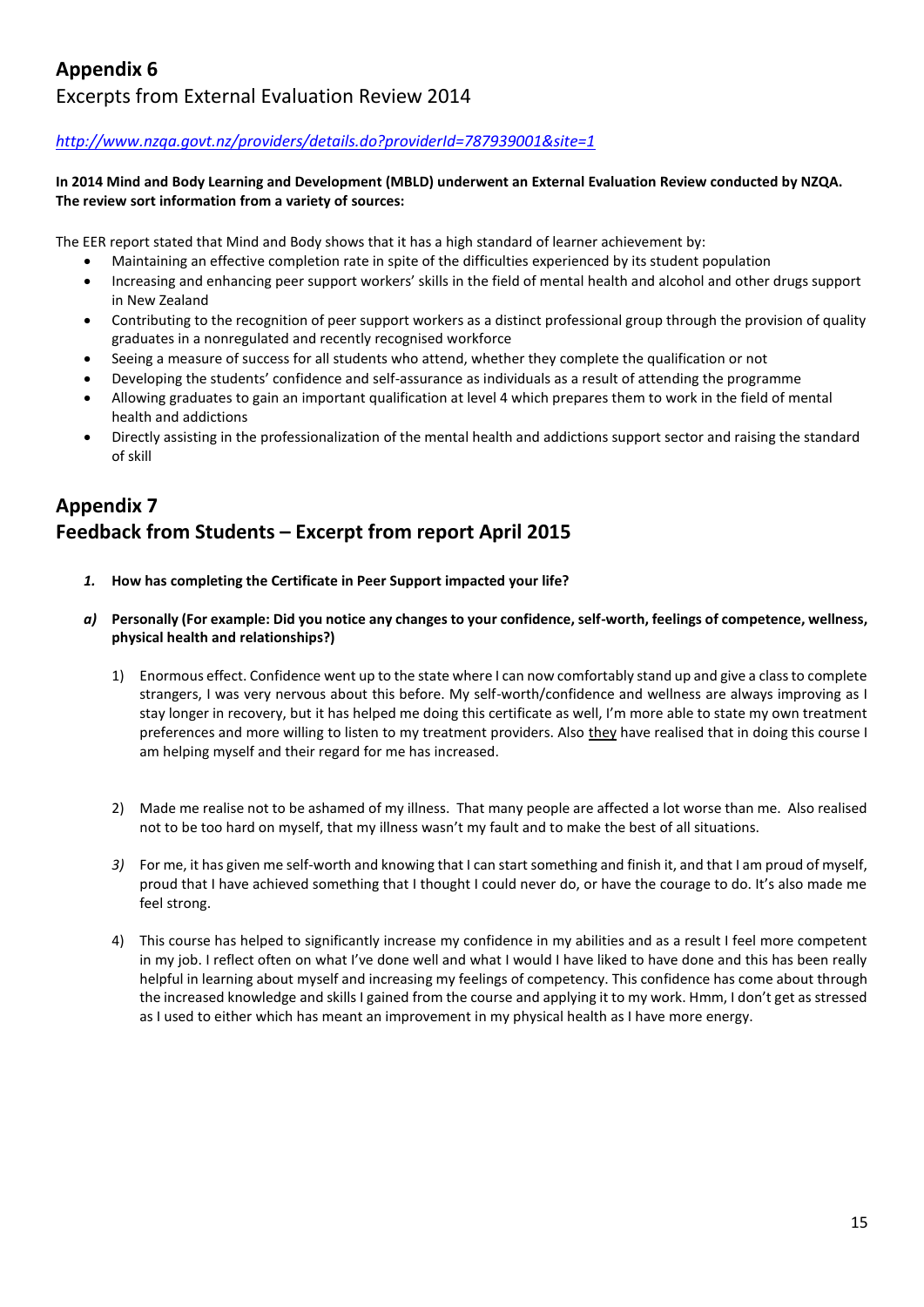## **Appendix 8 Excerpt from Walk the Talk Award application 2009**

#### **HOW DO THEY MODEL LEADERSHIP?**

While many managers may be uncomfortable leading a team comprised solely of "mad people", Jim is passionate about respecting and promoting the autonomy of people on a journey of recovery by supporting them to live in the world with the same rights and responsibilities as everybody else.

*"(I respect) Jim: for his absolute one hundred per cent commitment to living life ethically. This permeates all levels and facets of the organisation. He inspires others to behave similarly."*

Well known in the Mental Health industry, both within New Zealand and internationally for consistently setting and achieving goals and performing to contracts, he has always been prepared to challenge standard practice and popular opinion if he can envisage "a better way". Considered by some to be a maverick, his ideas are not always well received but he is willing to sacrifice popularity for chance to improve or even revolutionise the way Mental Health services are delivered.

#### One staff member comments;

*"Moving into mental health was a dream come true and my long experience in the disability area/networking has been very helpful in understanding the ins and outs of the mental health services. Jim has always respected my experience and knowledge and has listened to my point of view on issues that he hasn't had experience in. He has also encouraged me to use it to further involve myself in my work."*

The staff at Mind and Body recognise Jim as a visionary who not only sets clear guidelines for his staff to follow, but abides by those guidelines himself.

*"Jim supports me tirelessly with my recovery. He is always supportive. A great supervisor (and) approachable about anything. All members of Mind and Body feel supported and encouraged by Jim to live full lives in the face of mental illness. I cannot praise Jim enough as a role model for allowing me to be me in this role with clear guidelines"*

## **Appendix 9 - Email from Sue Copas regarding Tamaki Project from Sue Copas**

**From:** Sue Copas (ADHB) [\[mailto:SCopas@adhb.govt.nz\]](mailto:SCopas@adhb.govt.nz) **Sent:** Tuesday, 19 April 2016 9:33 a.m. To: Nicky Grant [<Nicky@mindandbody.co.nz>](mailto:Nicky@mindandbody.co.nz) **Subject:** RE: Evidence from the peer support in primary setting

#### Hi Nicky,

I have begun interviewing people who are receiving support from M&B peer support workers in our NGO support hours in primary care prototype work in Tamaki. So far I have interviewed 2 people who are working with M&B Peers – their comments have been overwhelmingly positive and the work they are doing with their peer support workers is adding a great deal to their progress … here are some of their words which I hope you will be able to add to your application.

This from 'Ana' (not her real name) who is a 24 year old Tongan woman.

**A:** I found with [PSW name] she … told me her experience of having a mental illness. So it kind of made me feel a bit better knowing that I'm talking to someone that experienced the same thing that I was going through....

**S:** Yep. And in terms of the work that you have been doing with [PSW name] have you been doing any formal goal setting or are there things that you are working on in particular?

**A:** Yes with goal setting we are working towards either finding me employment or study, and that's one of the goals and another goal is to sit my restricted licence.

**A:** I would say I've just really appreciated having [PSW name] as a peer support worker, I guess with what I've been going through just having her to talk to about things and just having her support and meeting with her has been very helpful as well.